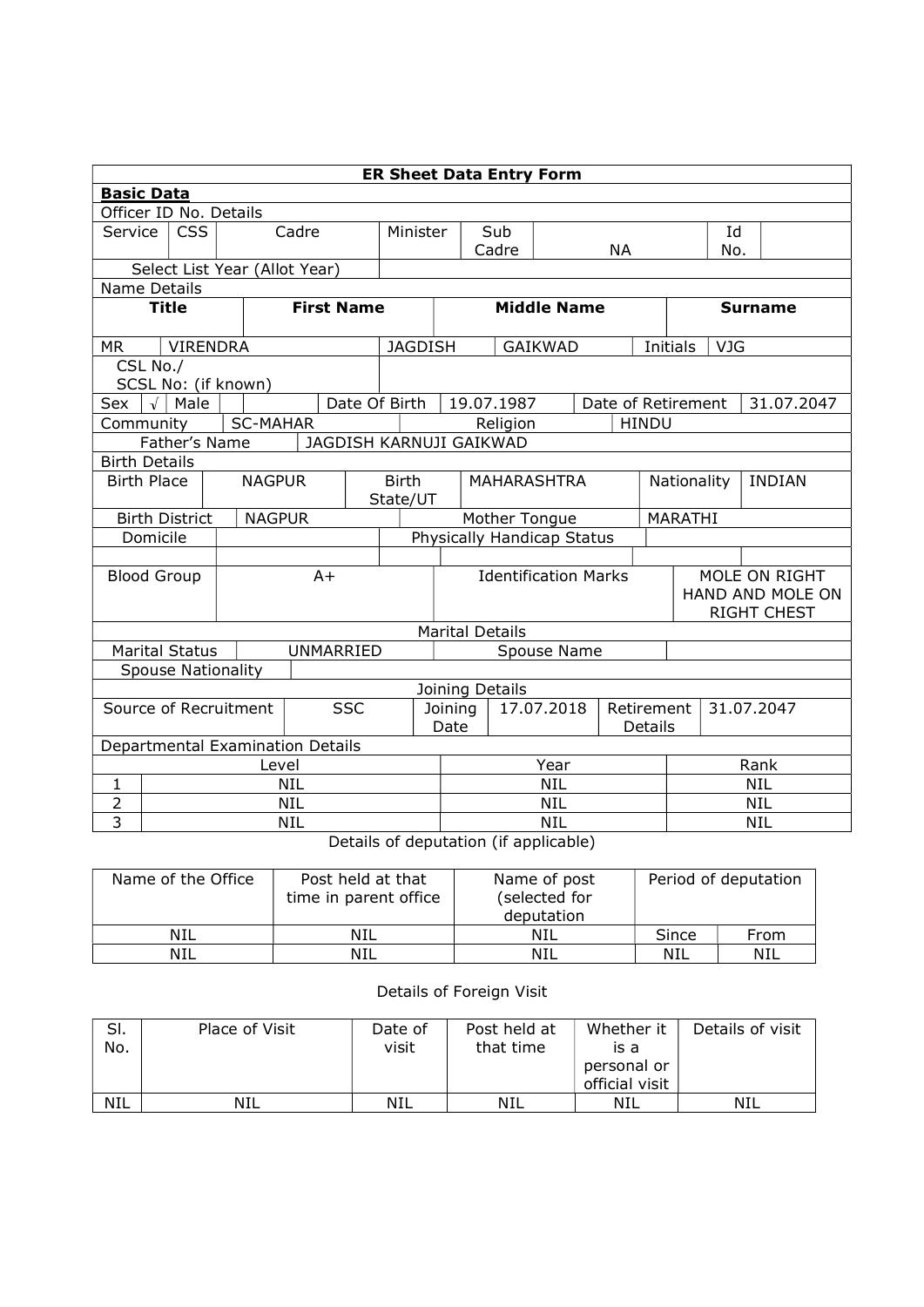|                                                                                               |                      |                   |                                 |                    |                                     |                  | Transfer/Posting Detail (if applicable) |                         |                            |         |                                                                                                           |  |
|-----------------------------------------------------------------------------------------------|----------------------|-------------------|---------------------------------|--------------------|-------------------------------------|------------------|-----------------------------------------|-------------------------|----------------------------|---------|-----------------------------------------------------------------------------------------------------------|--|
| Place                                                                                         |                      | Period of posting |                                 |                    |                                     |                  |                                         |                         |                            |         |                                                                                                           |  |
|                                                                                               |                      |                   |                                 | Since              |                                     |                  |                                         | From                    |                            |         |                                                                                                           |  |
| <b>NIL</b>                                                                                    |                      |                   | NIL                             |                    |                                     |                  |                                         |                         | <b>NIL</b>                 |         |                                                                                                           |  |
| Remarks (if any)                                                                              |                      |                   |                                 |                    |                                     |                  |                                         |                         |                            |         |                                                                                                           |  |
| Language known                                                                                |                      |                   |                                 |                    |                                     |                  |                                         |                         |                            |         |                                                                                                           |  |
|                                                                                               |                      |                   | <b>MARATHI</b>                  |                    |                                     |                  | <b>Read</b><br><b>YES</b>               |                         | <b>Write</b><br><b>YES</b> |         | <b>Speak</b><br><b>YES</b>                                                                                |  |
| Indian Language<br>Known                                                                      | 1                    |                   |                                 |                    |                                     |                  |                                         |                         |                            |         |                                                                                                           |  |
| 2                                                                                             |                      |                   | <b>HINDI</b>                    |                    |                                     | <b>YES</b>       |                                         | <b>YES</b>              |                            |         | <b>YES</b>                                                                                                |  |
|                                                                                               | 3                    |                   | <b>ENGLISH</b>                  |                    |                                     |                  | <b>YES</b>                              |                         | <b>YES</b>                 |         | <b>YES</b>                                                                                                |  |
| Foreign Languages<br>1                                                                        |                      |                   | <b>NIL</b>                      |                    |                                     | <b>NIL</b>       |                                         | <b>NIL</b>              |                            |         | <b>NIL</b>                                                                                                |  |
|                                                                                               | $\overline{2}$       |                   | <b>NIL</b>                      |                    |                                     |                  | <b>NIL</b>                              |                         | <b>NIL</b>                 |         | <b>NIL</b>                                                                                                |  |
|                                                                                               | $\overline{3}$       |                   | <b>NIL</b>                      |                    |                                     |                  | <b>NIL</b>                              |                         | <b>NIL</b>                 |         | <b>NIL</b>                                                                                                |  |
|                                                                                               |                      |                   |                                 |                    |                                     |                  |                                         |                         |                            |         | Qualification (Use extra photocopy sheets for multi qualifications, experience, training, awards details) |  |
| Qualification                                                                                 |                      |                   |                                 |                    | Discipline                          |                  |                                         |                         |                            |         | Specialization 1                                                                                          |  |
| <b>B.SC</b>                                                                                   |                      |                   |                                 |                    |                                     |                  |                                         |                         | <b>PHYSICS</b>             |         |                                                                                                           |  |
| Year                                                                                          |                      |                   | Division                        |                    |                                     |                  | <b>CGPA</b>                             |                         |                            |         | Specialization 2                                                                                          |  |
| 2013                                                                                          |                      |                   | PASS WITHOUT<br><b>DIVISION</b> |                    |                                     |                  |                                         |                         |                            |         |                                                                                                           |  |
|                                                                                               | Institution          |                   |                                 | University         |                                     |                  | Place                                   |                         |                            | Country |                                                                                                           |  |
| DR. AMBEDKAR                                                                                  |                      |                   | <b>RTMNU</b>                    |                    |                                     |                  | <b>NAGPUR</b>                           |                         |                            |         | <b>INDIA</b>                                                                                              |  |
| <b>COLLEGE DEEKSHA</b>                                                                        |                      |                   |                                 |                    |                                     |                  |                                         |                         |                            |         |                                                                                                           |  |
| <b>BHOOMI NAGPUR</b>                                                                          |                      |                   |                                 |                    |                                     |                  |                                         |                         |                            |         |                                                                                                           |  |
|                                                                                               | <b>Experience</b>    |                   |                                 |                    |                                     |                  |                                         |                         |                            |         |                                                                                                           |  |
| Type of Posting                                                                               |                      |                   |                                 |                    |                                     | <b>TEMPORARY</b> |                                         |                         |                            |         |                                                                                                           |  |
| LABORATORY ASSISTANT - GR. II                                                                 |                      |                   |                                 |                    |                                     |                  |                                         |                         |                            |         |                                                                                                           |  |
|                                                                                               | Designation          |                   |                                 |                    |                                     |                  |                                         |                         |                            |         |                                                                                                           |  |
|                                                                                               |                      |                   |                                 |                    |                                     |                  |                                         |                         |                            |         |                                                                                                           |  |
|                                                                                               | Ministry             |                   |                                 |                    |                                     |                  |                                         | MOWR RD & GR            |                            |         |                                                                                                           |  |
|                                                                                               | Office               |                   |                                 |                    |                                     |                  |                                         | <b>CWPRS</b>            |                            |         |                                                                                                           |  |
|                                                                                               |                      |                   |                                 |                    |                                     |                  |                                         |                         |                            |         |                                                                                                           |  |
| <b>Experience Subject</b>                                                                     |                      |                   |                                 |                    |                                     |                  | Period of Posting                       |                         |                            |         |                                                                                                           |  |
| Major                                                                                         |                      |                   |                                 | Minor              |                                     |                  |                                         | From                    |                            | To      |                                                                                                           |  |
|                                                                                               |                      |                   |                                 |                    |                                     |                  |                                         |                         |                            |         |                                                                                                           |  |
| Note:-Refer the Annexure to fill above Major, Minor Subjects and below given training subject |                      |                   |                                 |                    |                                     |                  |                                         |                         |                            |         |                                                                                                           |  |
| Training                                                                                      |                      |                   |                                 |                    |                                     |                  |                                         |                         |                            |         |                                                                                                           |  |
| <b>Training Year</b>                                                                          | <b>Training Name</b> |                   |                                 |                    |                                     |                  |                                         | <b>Training Subject</b> |                            |         |                                                                                                           |  |
|                                                                                               |                      |                   |                                 |                    |                                     |                  |                                         |                         |                            |         |                                                                                                           |  |
|                                                                                               |                      |                   |                                 |                    | Field Visit Country                 |                  | Field Visit Place (within India)        |                         |                            |         |                                                                                                           |  |
|                                                                                               |                      |                   |                                 |                    |                                     |                  |                                         |                         |                            |         |                                                                                                           |  |
| Sponsoring Authority                                                                          |                      |                   |                                 | Period of Training |                                     |                  | Duration                                |                         |                            |         | Result                                                                                                    |  |
|                                                                                               |                      |                   | From                            |                    | To                                  |                  |                                         | in Weeks)               |                            |         | Qualified                                                                                                 |  |
|                                                                                               |                      |                   |                                 |                    |                                     |                  |                                         |                         |                            |         | Not Qualified                                                                                             |  |
|                                                                                               |                      |                   |                                 |                    | <b>Awards/Publications</b>          |                  |                                         |                         |                            |         |                                                                                                           |  |
| Type of Activity:                                                                             |                      |                   |                                 |                    | Academic<br><b>Activity Subject</b> |                  |                                         |                         | Non Academic               |         |                                                                                                           |  |
|                                                                                               | <b>Activity Area</b> |                   |                                 |                    |                                     |                  |                                         |                         |                            |         | <b>Activity Title</b>                                                                                     |  |
|                                                                                               |                      |                   |                                 |                    |                                     |                  |                                         |                         |                            |         |                                                                                                           |  |